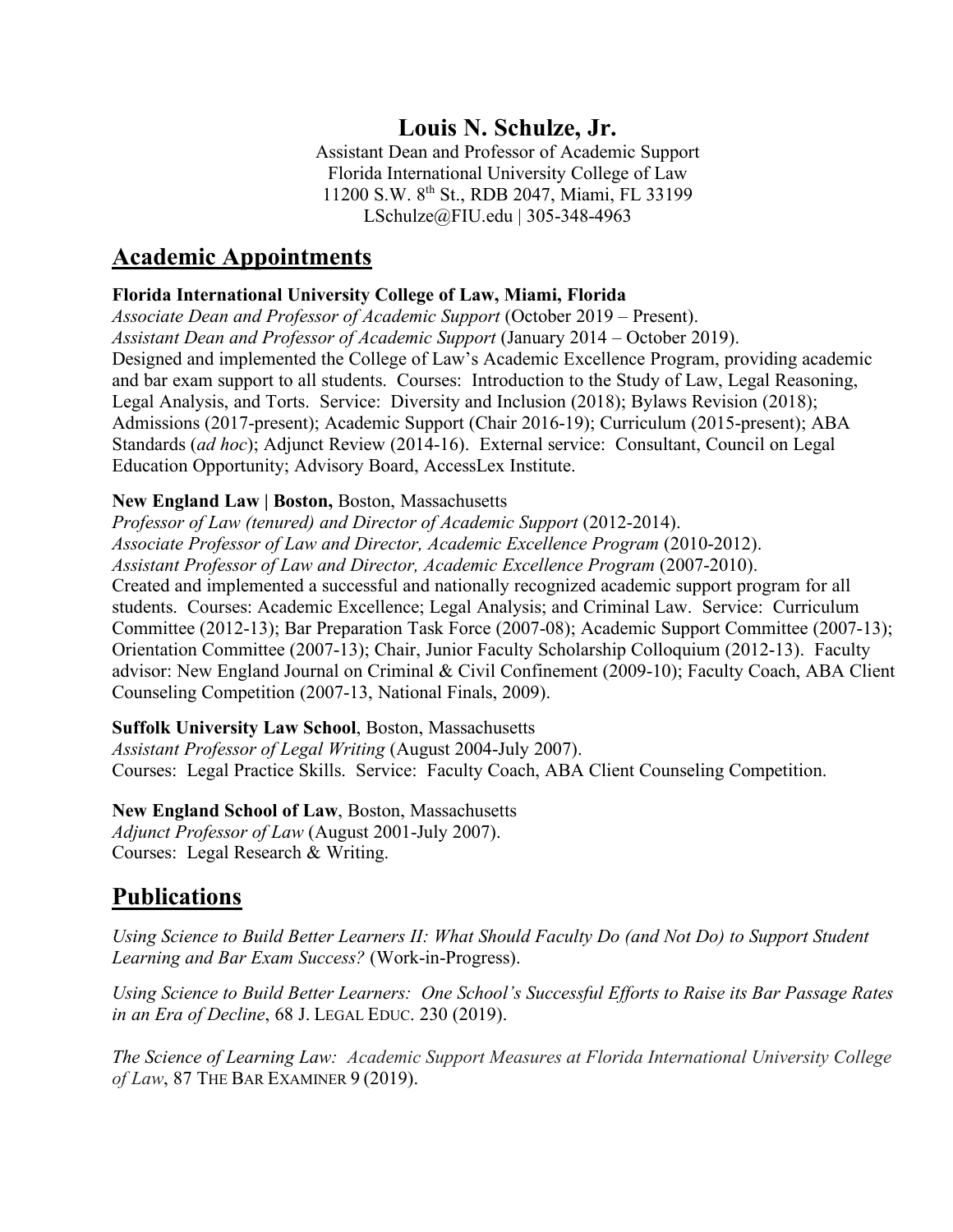Of Trayvon Martin, George Zimmerman, and Legal Expressivism: Why Massachusetts Should Stand its Ground on "Stand Your Ground", 47 NEW ENG. L. REV. ON REMAND 34 (2012).

*Alternative Justifications for Academic Support III: An Empirical Analysis of the Impact of Academic Support on Perceived Autonomy Support and Humanizing Law Schools,* 38 OHIO N.U. L. REV. 999 (2012), (with Dr. Adam A. Ding).

*Alternative Justifications for Academic Support II: How "Academic Support Across the Curriculum" Helps Meet the Goals of the Carnegie Report and Best Practices,* 40 CAP. U. L. REV. 1 (2012).

*Partnering for the Benefit of All Students: Simple Ways to Incorporate ASP Techniques Across the Curriculum*, 19(1) THE LAW TEACHER 8 (FALL 2012) (with Rebecca Flanagan).

*Not Everyone Works for BigLaw: A Response to Neil J. Dilloff,* 71 MD. L. REV. ENDNOTES 41 (2012) (with Lawrence Friedman).

*Alternative Justifications for Law School Academic Support Programs: Self-Determination Theory, Autonomy Support, and Humanizing the Law School,* 5 CHARLESTON L. REV. 269 (2011).

*Balancing Law Student Privacy Interests and Progressive Pedagogy: Dispelling the Myth that FERPA Prohibits Cutting-Edge Academic Support Methodologies*, 19 WIDENER L.J. 215 (2009).

*Integrating Doctrinal Material and Faculty into Academic Support Courses,* 2009 THE LEARNING CURVE 13 (2009) (with Elizabeth Bloom).

*The Confrontation Clause in Massachusetts Courts*, LEXIS EMERGING ISSUES COMM. (2009).

*Transactional Law in the Required Legal Writing Curriculum: An Empirical Study of the Forgotten Future Business Lawyer*, 55 CLEV. ST. L. REV. 59 (2007).

*Homer Simpson Meets the Rule Against Perpetuities: The Controversial Use of Pop-Culture in Legal Writing Pedagogy*, 15 Perspectives 1 (2006).

*Mapp v. Ohio*; *Bivens v. Six Unknown Agents*; M*innesota v. Dickerson*; and *Rhode Island v. Innis in* Encyclopedia of American Civil Liberties (P. Finkelman ed., 2006).

Note, *United States Detention of Refugees: Proof of the Senate's Flawed Ratification of the International Covenant on Civil and Political Rights*, 23 NEW ENG. J. ON CRIM. & CIV. CONFINEMENT 672 (1997).

## **Academic Presentations, Media Quotes, and Other Scholarship**

Invited Lecture, *Using Educational Psychology and Cognitive Science to Maximize Law Student Performance*, University of Detroit Mercy School of Law, September 26, 2019.

Invited Lecture, *Using Educational Psychology and Cognitive Science to Maximize Law Student Performance*, Columbia Law School, September 13, 2019.

Invited Lecture, *Using Educational Psychology and Cognitive Science to Maximize Law Student Performance*, Quinnipiac University Law School, September 6, 2019.

Invited Faculty Lecture, *Make Law Stick: Incorporating Educational Psychology and Cognitive into*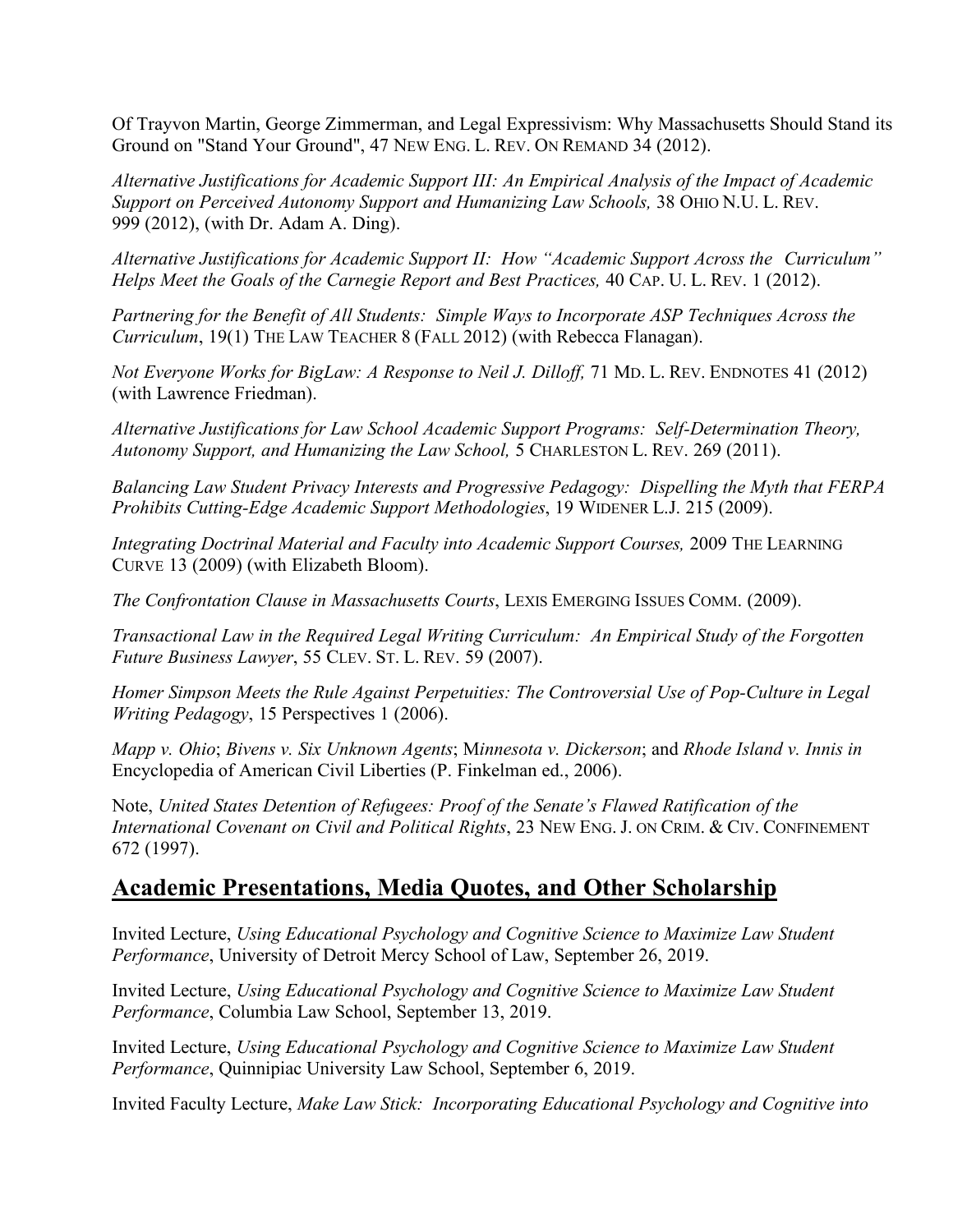*Legal Education*, Ave Maria Law School, August 16, 2019.

Invited Lecture, *Using Educational Psychology and Cognitive Science to Maximize Law Student Performance*, University of Maryland, Frances King Carey School of Law, August 13, 2019.

Invited Faculty Paper Presentation, *Using the Science of Learning to Optimize Law Student Performance*, Texas A&M University School of Law, April 11, 2019.

Invited Faculty Paper Presentation, *Using the Science of Learning to Optimize Law Student Performance*, Campbell University School of Law, March 1, 2019.

Invited Faculty Paper Presentation, *Using Science to Build Better Learners*, Widener University Commonwealth School of Law, February 19, 2019.

Invited Faculty Paper Presentation, *Using the Science of Learning to Optimize Law Student Performance*, Seton Hall University School of Law, January 25, 2019.

Invited Speaker, Annual Meeting of the American Association of Law Schools*,* Dean's Forum*, The Science of Learning and its Potential Impact on Law Student Academic Performance*, January 4, 2019.

Invited Lecture, *Using Educational Psychology and Cognitive Science to Maximize Law Student Performance*, Columbia Law School, September 14, 2018.

Invited Lecture, *Using Educational Psychology and Cognitive Science to Maximize Law Student Performance*, Quinnipiac University Law School, September 7, 2018.

Invited Faculty Paper Presentation, *An In-Depth Examination of the Use of the Science of Learning in Legal Education*, DePaul University College of Law, January 26, 2018.

Invited Faculty Paper Presentation, *Using Science to Build Better Learners*, McGeorge School of Law, University of the Pacific, December 1, 2017.

Invited Faculty Paper Presentation, *Using Science to Build Better Learners*, New York Law School, November 10, 2017.

Invited Faculty Paper Presentation, *Using Science to Build Better Learners*, University of Pittsburgh School of Law, October 28, 2017.

Invited Lecture, *Using Educational Psychology and Cognitive Science to Maximize Law Student Performance*, Columbia Law School, September 15, 2017.

Invited Faculty Paper Presentation, *Using Science to Build Better Learners*, Quinnipiac University Law School, August 25, 2017.

Invited Faculty Paper Presentation, *Using Science to Build Better Learners*, Atlanta's John Marshall Law School, June 23, 2017.

Invited Panelist*, Assessments through the Lens of Cognitive Science and Educational Psychology*, Conference for Associate Deans, Texas A&M Univ. Law School, June 2, 2017.

Speaker*, Does Academic Support Matter? A Review of Empirical Analyses of ASPs' Impact on Student Performance and Bar Passage Rates*, Association of American Law Schools, Academic Support Section Program, January 6, 2017.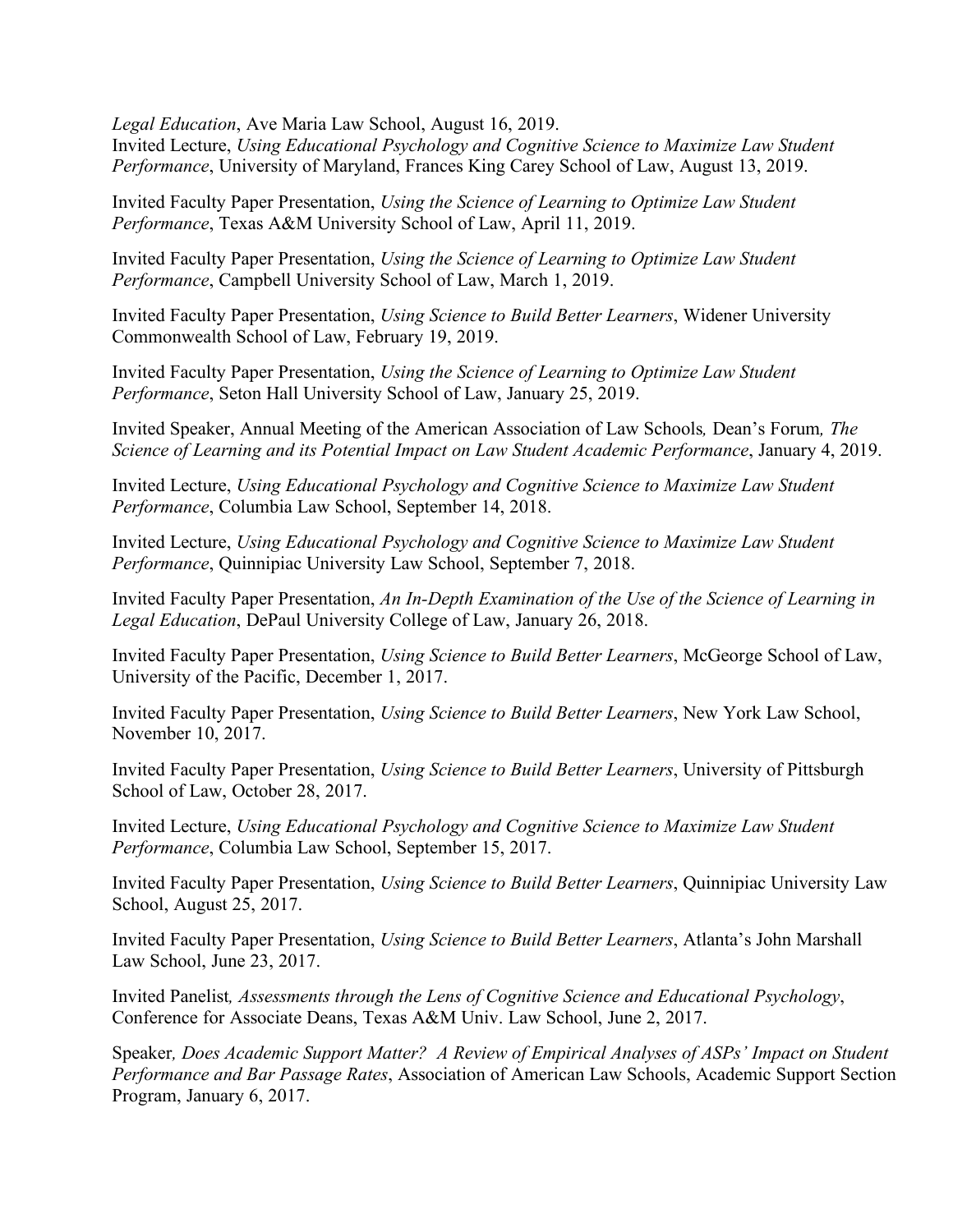Invited Lecture, *Using Educational Psychology and Cognitive Science to Maximize Undergraduate Learning*, FIU Honors College Lecture Series, September 27, 2016.

Invited Lecture, *Using Educational Psychology and Cognitive Science to Maximize Law Student Performance*, Columbia Law School, September 16, 2016.

*Invited Plenary Address, The Status of Academic Support and Bar Preparation Professors in the Legal Academy*, National Conference of the Assoc. of Academic Support Educators, CUNY Law, May 28, 2016.

*Using Cognitive Science to Convince Students of the Importance of Crucial Study Methods*, National Conference of the Assoc. of Academic Support Educators, CUNY Law, May 27, 2016.

*What Every Law Professor Should Know about FERPA*, National Conference of the Assoc. of Academic Support Educators, CUNY Law, May 26, 2016.

Invited Lecture, *An Introduction to the Study of Criminal Law and Evidence*, FIU Honors College Lecture Series, February 3, 2016.

*Educational Psychology in Legal Education: Using Science as the Basis for Learning*, New England Consortium of Legal Writing Professors, Suffolk Univ. Law School, September 19, 2015

Invited Plenary Presentation, *Who's Afraid of the Big, Bad FERPA? Demystifying the Assumption that FERPA Prohibits Cutting-Edge Academic Support and Bar Prep Methodologies, 2014 National* Conference of the Assoc. of Academic Support Educators, Indiana University, Robert H. McKinney School of Law, May 29, 2014.

Moderator, *Looking Down the Barrel of the Mind: Gun Control and Mental Heath*, New England Journal on Criminal and Civil Confinement, Fall Symposium, October 17, 2013.

Moderator, *Supreme Court Review, Panel Discussion,* American Constitution Society/ Federalists Society, New England Law | Boston, September 17, 2013.

Invited Keynote Address, *The Academic Support Professional as Legal Scholar*, West Coast Consortium of Academic Support Professionals, University of the Pacific, McGeorge School of Law, Sacramento, California, November 2, 2012.

Panelist, *Ethical Issues in Prosecuting Crimes of Domestic Violence*, Women's Law Caucus/ Public Interest Law Association Forum, New England Law | Boston, October 10, 2012.

Moderator*, Supreme Court Review, Panel Discussion,* American Constitution Society/ Federalists Society, New England Law | Boston, September 11, 2012.

Invited Plenary Panelist, *The Future of Law School ASP*, 2012 Law School Admissions Council Academic Assistance Conference, University of Denver, Sturm College of Law, June 13, 2012.

Invited Speaker, *Understanding the Supreme Court's Role in Obamacare*, Worcester County Bar Association/ Worcester Institute for Senior Education/ Mirick O'Connell LLP, April 26, 2012.

Moderator*, Supreme Court Review, Panel Discussion,* American Constitution Society/ Federalists Society, New England Law | Boston, September 15, 2011.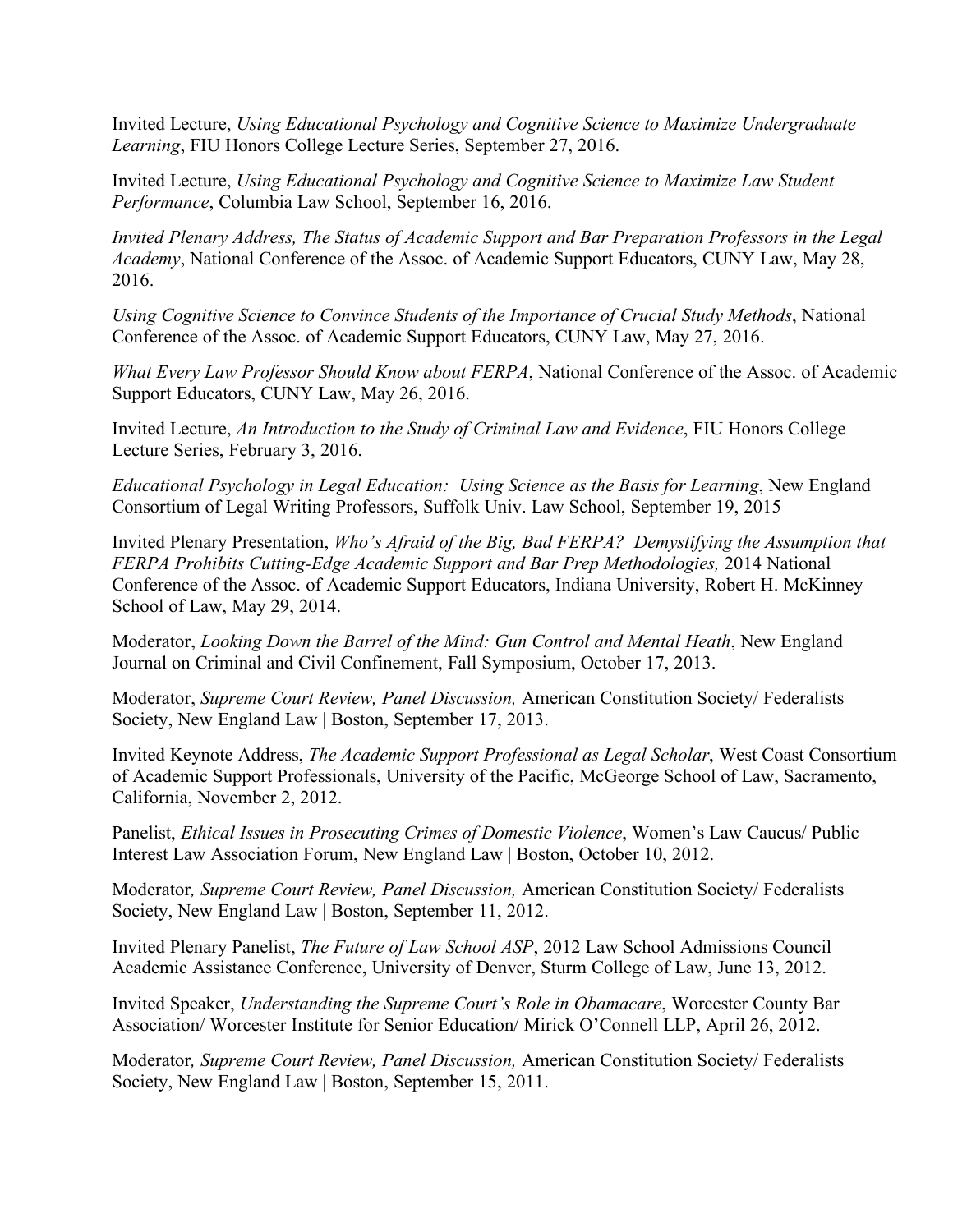Quoted in: *Drugs seized from residence are admissible*, Mass. Lawyers Weekly, April 21, 2011.

Invited Speaker, *The Five Most Controversial Supreme Court Cases in American History*, Worcester County Bar Association/ Worcester Institute for Senior Education/ Mirick O'Connell LLP, March 24, 2011.

Invited Panelist*, Does the Topic of Race Belong in the Law School Classroom?*, Black Law Students Association, New England Law | Boston, November 3, 2010.

Moderator, *Supreme Court Review, Panel Discussion,* American Constitution Society/ Federalists Society, New England Law | Boston, September 16, 2010.

Invited Speaker/ Paper Presentation, *Alternative Justifications for Law School Academic Support Programs: Autonomy Support and Humanizing the Law School*, Law School Admissions Council Academic Support Workshop, Elon University School of Law, June 24, 2010.

Invited Speaker/ Paper Presentation, *The Impact of Law Students' FERPA/ Privacy Rights on Progressive Academic Support Methods*, Boston Bar Association Civil Rights/ Civil Liberties Section, June 3, 2010.

Invited Speaker, *Digital Feedback on a Timeless Wavelength*, Law School Admissions Council Academic Support Workshop, Florida Coastal School of Law, May 20, 2010.

*The Pros and Cons of Credited and Graded Academic Support Courses*, presented at the Atlantic Consortium of Academic Support Professionals, Widener Univ. School of Law, April 24, 2009.

*"Exam Tips for First-Year Law Students,"* Suffolk University Law School Podcast Series.

*The Use of Popular Culture in Legal Writing Pedagogy*, 7th Annual Rocky Mountain Legal Writing Conference, UNLV Boyd School of Law, Las Vegas, NV. March 10, 2007.

*The Integration of Transactional Drafting Instruction in the Legal Writing Curriculum*, Legal Writing Institute National Conference, Georgia State University Law School. June 10, 2006.

## **Organization Memberships**

Association of Academic Support Educators (founding member and executive board 2016-2017); Association of American Law Schools, Sections on Empirical Studies in Legal Education (founding member and executive board 2017-18); Academic Support (executive board, 2011-2012; vice chair 2012; chair 2013), Balance in Law School, and Criminal Law. New Eng. Consortium of Academic Support Professionals (co-founder/ board of directors, chair). Bar admissions: Fla. (1997, retired); Mass. (2001, retired); U.S. Dist. Ct. (Mass.) (2004); U.S. Cir. Ct. of Appeals, (1st Cir.) (2004).

# **Legal Practice Experience**

**Corwin & Corwin LLP, Boston, Massachusetts** *Associate, August 2003 - August 2004*

```
Friedman & Atherton LLP, Boston, Massachusetts
Associate, Litigation Group, July 2002 – August 2003
```